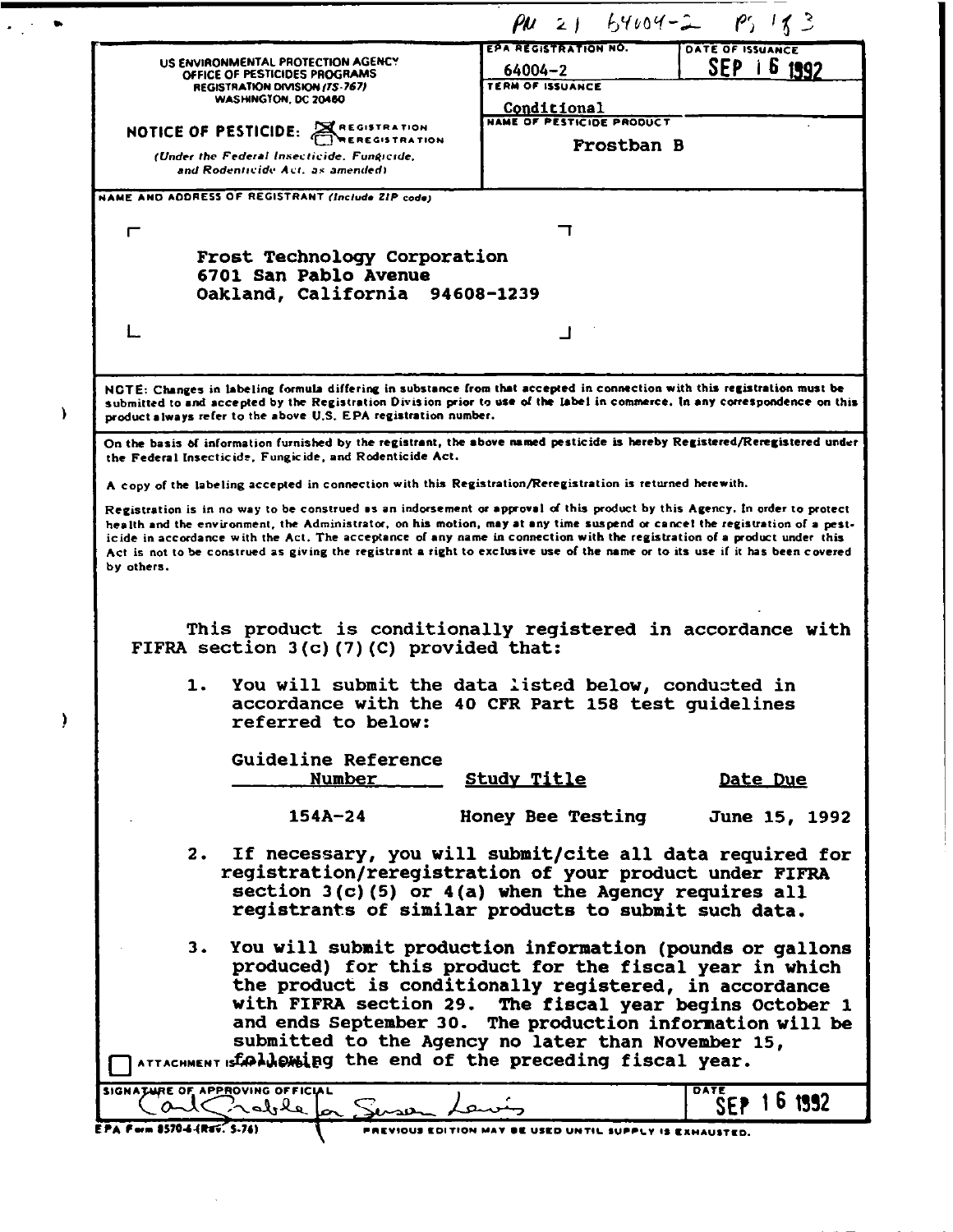This information should be submitted to:

U.S. Environmental Protection Agency Office of Pesticide Programs (H-1S04C) Document Processing Desk (RSB) 401 M street, s.W., *CM/2*  Washington, D.C. 20460

- 4. Add the phrase, "EPA Registration No. 64004-2" to your label before you release the product for shipment.
- 5. Submit five (5) copies of your final printed labeling before you release the product for shipment.

If these conditions are not complied with, the registration will be subject to cancellation in accordance with FIFRA sec. 6(e). Your release for shipment of the product constitutes acceptance of these conditions.

A stamped copy of the label is enclosed for your records.

Sincerely yours,

Carl Scable for

Susan T. Lewis Product Manager (21) Fungicide-Herbicide Branch Registration Division (H-1S0SC)

Encl.

 $\lambda$ 

<sup>}</sup>

H1505C:C.Grable:cg:9/15/92

 $\sim$  7  $\,$   $\sim$  7  $\,$   $\sim$  7  $\,$   $\sim$  7  $\,$   $\sim$  7  $\,$   $\sim$  7  $\,$   $\sim$  7  $\,$   $\sim$  7  $\,$   $\sim$  7  $\,$   $\sim$  7  $\,$   $\sim$  7  $\,$   $\sim$  7  $\,$   $\sim$  7  $\,$   $\sim$  7  $\,$   $\sim$  7  $\,$   $\sim$  7  $\,$   $\sim$  7  $\,$   $\sim$  7  $\,$   $\sim$  " "